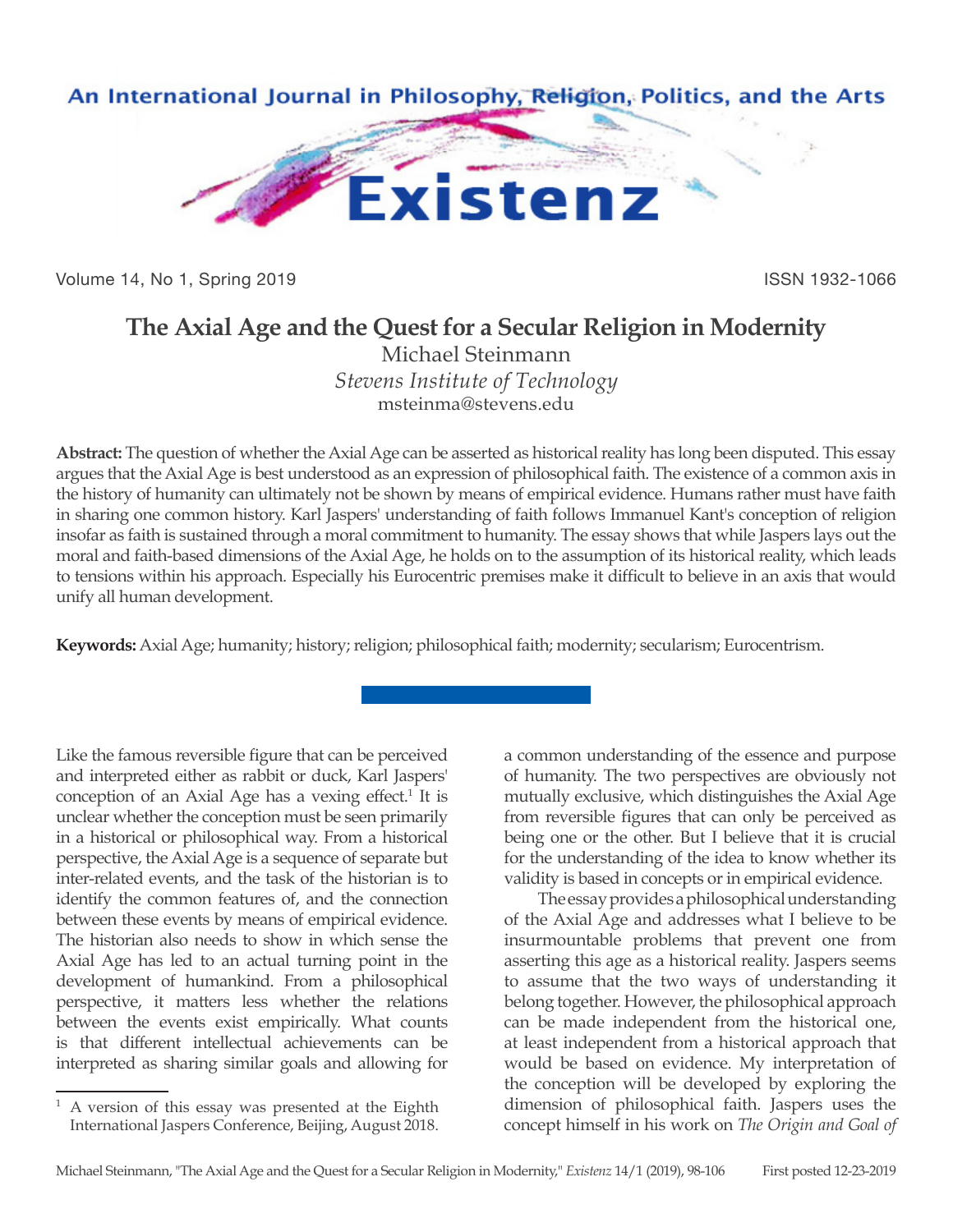*History*. 2 The idea of a philosophical faith is complex too and invites a number of interpretations, especially in relation to the idea of the Axial Age.3 In order to proceed on steady grounds, I will read Jaspers' conception along with what can be considered one of its precursors, namely Immanuel Kant's *Religion Within the Boundaries of Mere Reason*. Kant's work can serve as a model to understand both the systematic conditions of philosophical faith and the broader context of the history of ideas in which the assumption of the Axial Age can be situated. Within the history of ideas, the Axial Age can be placed among attempts at finding a secular religion, or a religion with secular roots under the conditions of modernity. Systematically speaking, and following Kant's model, these secular roots lie in morality, or practical reason. I will therefore assume that the foundation of philosophical faith, at least insofar as it relates to the Axial Age, can also be found in moral ideas. Although philosophical faith has many layers in Jaspers' thought, its moral dimension prevails in his attempt at tracing the origin and goal of human history. For example, John Torpey points out that the developments in the Axial Age are not religious "in the narrow sense" but contain articulations of a universalist morality.<sup>4</sup> Similarly, Karen Armstrong emphasizes the moral dimension of the Axial Age.5 Morality is hereby obviously not limited to particular duties and rules but, as Kurt Salamun notes, also represents assumptions about the purpose and orientation of human life as a whole.<sup>6</sup>

- <sup>4</sup> John Torpey, *The Three Axial Ages: Moral, Material, Mental*, New Brunswick, NJ: Rutgers University Press 2017, p. 8.
- <sup>5</sup> Karen Armstrong, *The Great Transformation: The Beginning of Our Religious Traditions*, New York, NY: Alfred A. Knopf, 2006.
- <sup>6</sup> Kurt Salamun, "Moral Implications of Karl Jaspers'

For Jaspers, the idea of philosophical faith has the potential to induce a renewal of religious experience in modernity. This type of faith, however, is characterized by inner tensions between the philosophical interpretation of religion and the traditional elements that belong to religious beliefs; tensions that are comparable to the ones that emerge in the idea of the Axial Age. The following section addresses the role of philosophical faith in the conception of the Axial Age, namely, the fact that the unity of the history of humans can only be conceived through faith, not as a matter of fact. Still, Jaspers assumes that the Axial Age is also a historical reality and that arguments against this reality are eventually not strong enough even if it cannot be proven in the proper sense. Tracing Jaspers' Eurocentric prejudices can substantiate the strongest arguments against the empirical reality of the Axial Age. Eventually there is a moral commitment that underlies the faith in a common history of humans. The goal of this essay is not so much to resolve the tensions surrounding the idea of the Axial Age but to show a way in which one can make sense of the idea even if these tensions ultimately cannot be eliminated and the assumption of its historical reality continues to be problematic.

### **Tracing the Inner Tensions in the Idea of a Secular Religion**

The notion of a secular religion is understood in a variety of ways, which makes it appropriate to start by specifying how this notion is not being used here. Contrary to Paul Vitz and others who have embraced secular religion in a quasi-religious way, I am not concerned with secular theories, such as Marxism and psychoanalysis.7 I am also not concerned with what has been called a civil religion, that is, with the belief in a higher being and a set of norms that are adopted on grounds of their social and political benefits.<sup>8</sup> Taking the point of departure directly from Jaspers, I am

Existentialism," *Philosophy and Phenomenological Research* 49/2 (December 1988), 317-323.

- <sup>7</sup> Paul C. Vitz, *Psychology as Religion: The Cult of Self-Worship*, Grand Rapids, MI: Eerdman Publishing, 1977.
- $8<sup>8</sup>$  The notion of a civil religion is laid out theoretically in Rousseau's treatise *On the Social Contract*. For the claim that there are historical examples of such a belief, see Robert N. Bellah, "Civil Religion in America," *Journal of the American Arts and Sciences* 96/1 (Winter 1967), 1-21.

<sup>2</sup> Karl Jaspers, *The Origin and Goal of History*, transl. Michael Bullock, New Haven, CT: Yale University Press, 1953. [Henceforth cited as *OGH*]

<sup>&</sup>lt;sup>3</sup> The idea of the Axial Age has been used in approaches to the history of religion, most prominently by Robert N. Bellah. See his *Religion in Human Evolution: From the Paleolithic to the Axial Age*, Cambridge, MA: The Belknap Press of Harvard University Press, 2011. Contrary to Bellah, this essay does not address the role of the Axial Age in the historical development of religions; instead, I take it as expression of a religious or faith-based disposition.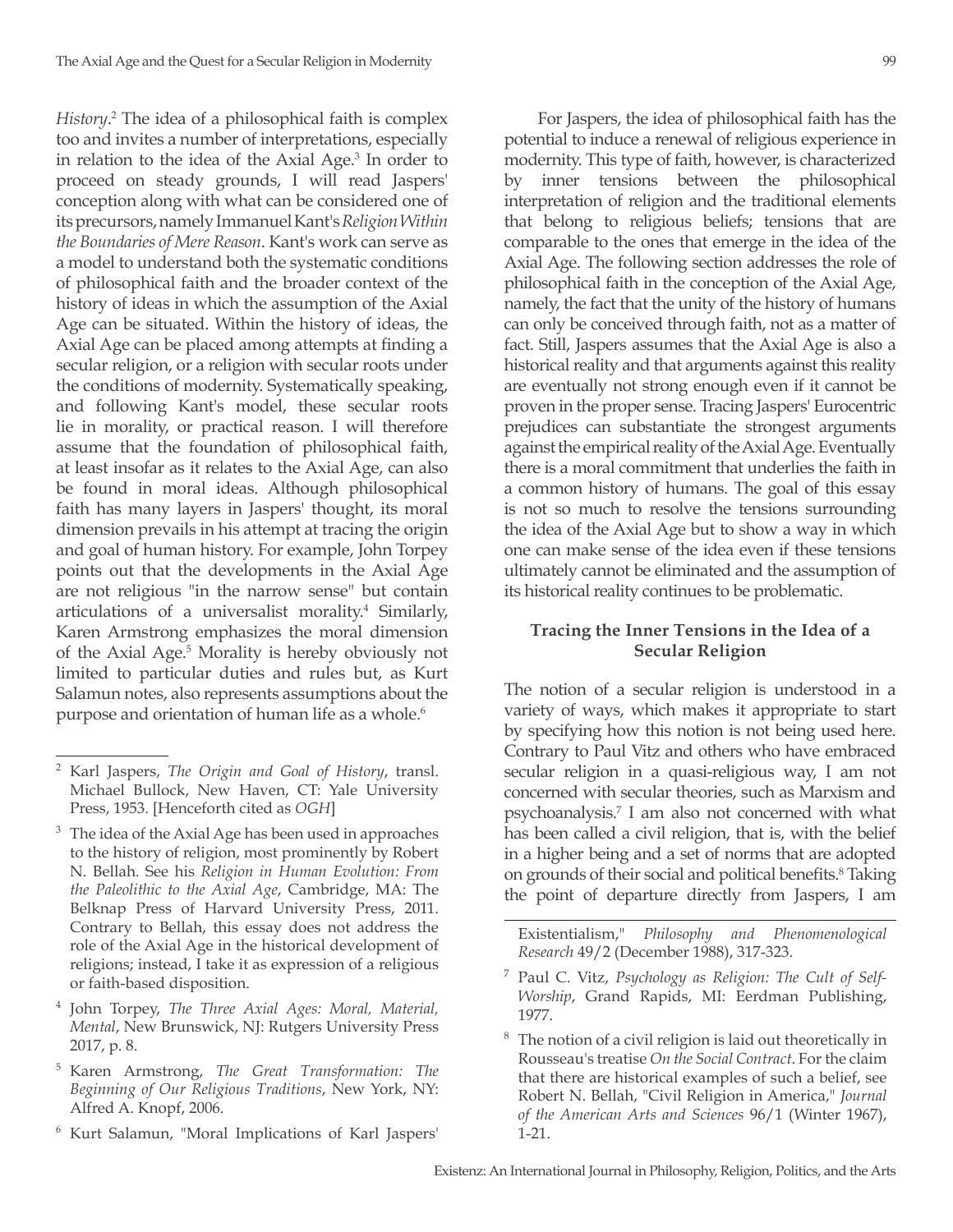interested to see how philosophical thinking relates to and incorporates elements of religion. Compared to the idea of a civil religion, philosophical thinking can be taken as a reflective and primarily individual activity that is being pursued without an eye toward public utility. In contrast to the fact that some secular theories are used in a quasi-religious way, Jaspers' approach is seeking to establish common roots with religion and cannot only be called religious on account of presenting itself as being some final theory of life.

Jaspers' approach to religion centers on the idea of philosophical faith, which arguably entails a quite ambitious claim. If philosophy can lead to a genuine disposition of faith, then humans do not need historical religions to engage in such practice. Faith could then quasi-naturally develop out of one's philosophical thought. In formal terms, faith can be defined as the "becoming-aware of being out of the origin," as a philosophizing that speaks "from out of" the encompassing and "in orientation toward it."9 Under the condition of modernity, this claim acquires particular weight. Jaspers sees great "jeopardy" and "brittleness" in the religious practices of his time and fears that "the churches will not remain convincing."10 Traditional beliefs can no longer rely on carrying themselves a binding force. This means that philosophical thinking not only can but even has to articulate the true meaning of religious beliefs: what religion expresses, somewhat imperfectly and obscurely, through symbols, myths, and rituals, philosophy can validate by tracing it back to the main conditions of human existence. Philosophy can show the origin of religion not in some historical revelation but in experiences that are being made universally by humans (*OGH* 19). In addition, through the "translation, explication and interpretation"11 of the testimonies of religious belief humans can achieve "something that really matters: in our case,

the issue is the appropriation of the Biblical faith and its transformation into a faith effective today" (*MC* 32). Philosophy can show the hidden truth of religious ideas and bring about a "renewal of religious faith out of the origin" (*PG* 82). Such a renewal is only possible, however, because philosophical faith has always been at the origin of religion, even if it was not recognized as such: to critics, "we answer that philosophy is older than the biblical revelation, that it is existentially more original, being accessible to all humans as humans, and that it is fully capable of bearing and adopting truth in the Bible as well" (*PFR* 337).

Jaspers would be quick to add, however, that philosophy has no privileged access to the transcendent either. It cannot and must not become a religion of its own (*PG* 82, *MC* 51). For Jaspers there can be no abstract, conceptual religion that could be articulated by philosophy and then take the place of the traditional religions: "Insofar as all faith is historical, the truth of faith does not lie in a set of doctrinal propositions but in an origin which makes itself manifest in a variety of historical forms" (*PG* 86). All that philosophy can provide is liberation from meaningless practices and dogmatic ideas. It can create what may be called a hermeneutic openness that transforms the very idea of a religious experience. Still, insofar as philosophy captures for Jaspers the truth of religion, the core of religious experience needs to be conceived as a philosophical one.

Secular religion in Jaspers' sense is thus the attempt at a philosophical interpretation and appropriation of religion. One can find a precursor to this approach in Kant's work, *Religion Within the Boundaries of Mere Reason*. According to Kant, morality leads "inevitably" to religion, understood as "idea of a mighty moral lawgiver outside the human being, in whose will the ultimate end (of the creation of the world) is what can and at the same time ought to be the ultimate human end."12 Philosophy can show that the idea of God is entailed by the inherent ideas of reason, provided it is being properly understood. Jaspers' idea of philosophical faith is thus ambitious but by no means isolated. It follows Kant's approach insofar as in both approaches the origin of religious ideas is essentially

<sup>9</sup> Karl Jaspers, *Der philosophische Glaube* (1948), München, DE: Piper Verlag 2017, p. 15 (my translation). [Henceforth cited as *PG*]

<sup>10</sup> Karl Jaspers, *Philosophical Faith and Revelation*, transl. E. B. Asthon, New York, NY: Harper & Row 1967, pp. 321-2. [Henceforth cited as *PFR*] The original title, *Der philosophische Glaube angesichts der Offenbarung*, was published in 1962.

<sup>11</sup> Karl Jaspers, Rudolf Bultmann, *Myth and Christianity: An Inquiry into the Possibility of Religion Without Myth*, transl. Norbert Guterman, New York, NY: Noonday Press 1958, p. 20. [Henceforth cited as *MC*]

<sup>12</sup> Immanuel Kant, *Religion within the Boundaries of Mere Reason and Other Writings*, transl. and ed. Allen Wood and George di Giovanni, Cambridge, UK: Cambridge University Press 1998, pp. 35-6 (B VIII-IX). [Henceforth cited as *RBR*]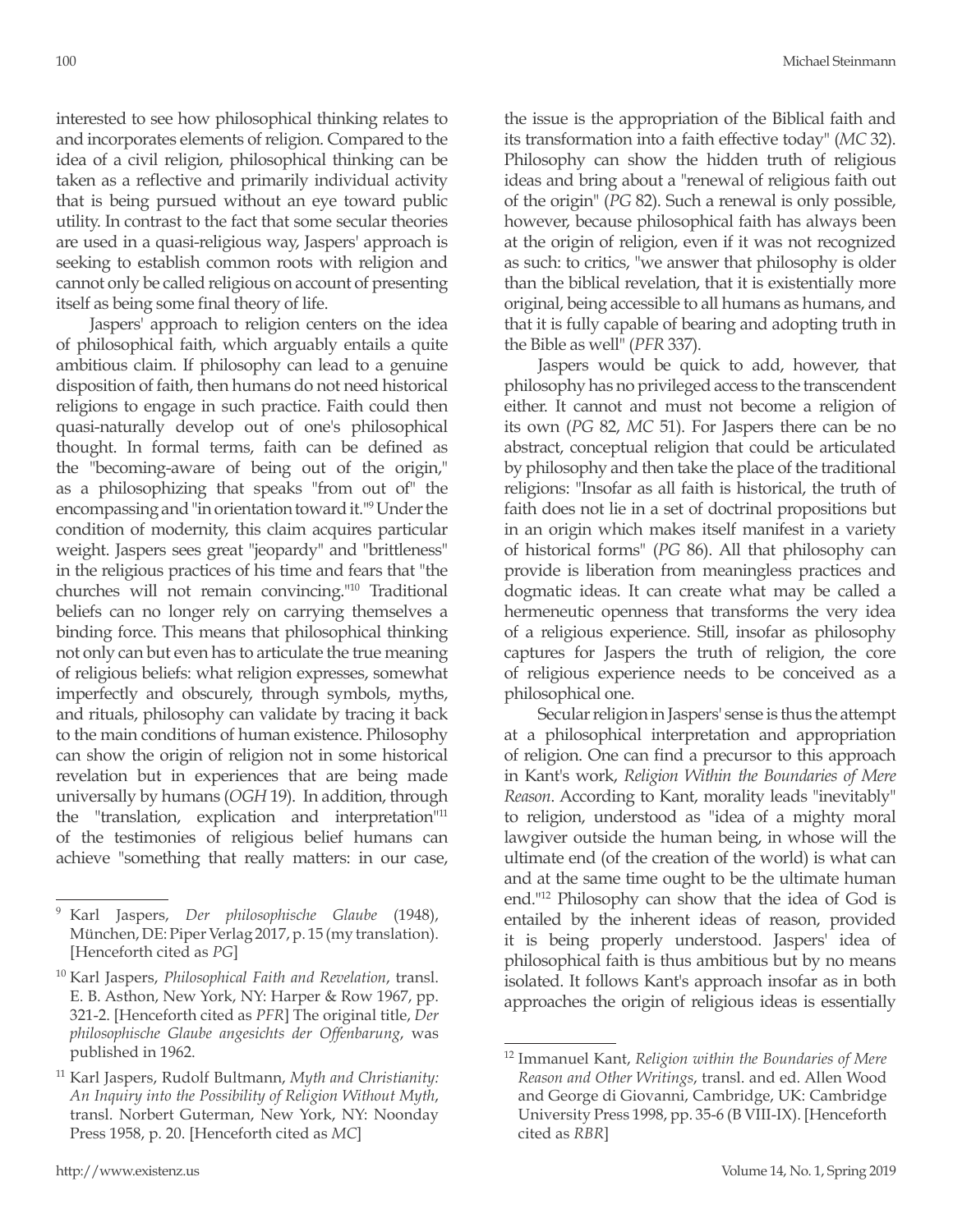subjective. God appears as necessary for human thought not on grounds of speculative principles, such as the assumption of an ultimate foundation of all being. God is necessary because, for Kant, faith corresponds to the inner purposes of practical reason while for Jaspers faith completes the self-understanding of finite existence (*PG* 32). In the post-metaphysical age that starts with Kant, there is no place for a strictly objective account of a supreme being.

The subjective approach to religion is, however, characterized by inner tensions, namely by a dialectic that seems difficult to overcome. This dialectic can only be indicated with regards to Jaspers. The main tension arises between the inner, or subjective, reasons to adopt religious ideas and their external, or objective, content. Are there elements of religious experience that philosophy cannot appropriate, and if there are how does philosophy relate to them? In his controversy with Bultmann, Jaspers states: "I repudiate all creeds that can be formulated in objective terms." He continues by emphasizing that for Bultmann as a theologian, religious experience is not given in existential freedom "but through the mediation of a divine proclamation, which is bound historically to a given time and place" (*MC* 78). This includes particular beliefs, such as the belief in the divine nature of Jesus Christ, an idea that he himself rejects: "In Christ, Transcendence is no longer hidden in the diversity of divine ciphers; it is revealed as a monstrosity—the tangible reality of God" (*PFR* 146). Following Jaspers' notion of ciphers, the divine can only be grasped through an act of interpretation, in which one must assume that what is understood as being a manifestation of the divine, is never the divine itself. There need to be a manifold number of ciphers, and Christ can only be one of many possible ciphers, which means that from Jaspers' perspective he can only be considered as being human. The question is then what, or who, is the God that for Jaspers is an inherent element of philosophical faith (*PG* 30)? Jaspers distinguishes between the personal God of the Biblical tradition, who can only be a cipher, and the Godhead, which "means more than God, not less" (*PFR* 144). All ciphers are but "historic voices of the distant God," who remains forever hidden in them (*PFR* 325). But does there have to be a God at all in philosophical faith? And if there needs to be one, which idea of god is legitimate? Jaspers admits that his conception of God is "paradoxical," but he also emphasizes that there must not be a "vacuum": "cogitative forms" are necessary to guarantee that the orientation toward the transcendent is no empty gesture (*PFR* 256). Arguably, the notion of cipher is self-refuting: either there is nothing thinkable beyond the ciphers, in which case they are no ciphers at all, or there is something thinkable, in which case they are also not ciphers but manifestations of what lies beyond. Emphasizing the latter, Harold Durfee writes:

There is a significant sense in which, for Jaspers, Jesus is a revelation of the encompassing. In attempting to disassociate himself from certain theories which he takes to be orthodox Christianity Jaspers too easily places himself over against the theory of revelation.13

Bultmann, in his answer to Jaspers, points to the same problem when he accuses Jaspers of not having "grasped the hermeneutic problem" (*MC* 62). For Bultmann, it is decisive to know how the truth of religious myths can be accessed, and what it is. Jaspers, however, has no means to distinguish between, say, adequate and misleading ciphers, for as long as a religious idea is deemed being a cipher, it is a possible experience of the hidden divine, regardless of its specific content. This means that philosophical faith is either both formalistic and empty, or secretly relies on the concrete reality of a given religion. In an attempt at defending Jaspers against Bultmann's criticism, Joanne Cho rightfully points out that religious commitments are often less certain than they seem and open to cultural change, which means that no religious belief is ever simply valid as it is.14 But this leaves open what religious commitments mean in a particular historical situation, so that Bultmann's concern is ultimately not being addressed. The paradoxical nature of philosophical faith would thus result from the fact that it is not really philosophical but simply faith.

A similar tension between subjective understanding and objective content arises in the conception of the Axial Age: the inner meaning that the age has for the historical subject stands in contrast to the specific historical events on which it is based. The following will show what this means.

<sup>13</sup> Harold A. Durfee, "Karl Jaspers' Christology," *The Journal of Religion* 44/2 (April 1964), 133-148, here p, 145.

<sup>&</sup>lt;sup>14</sup> Joanne Miyang Cho, "Karl Jaspers' Critique of Rudolf Bultmann and His Turn Toward Asia," *Existenz* 5/1 (Spring 2010), 11-15, here p. 15.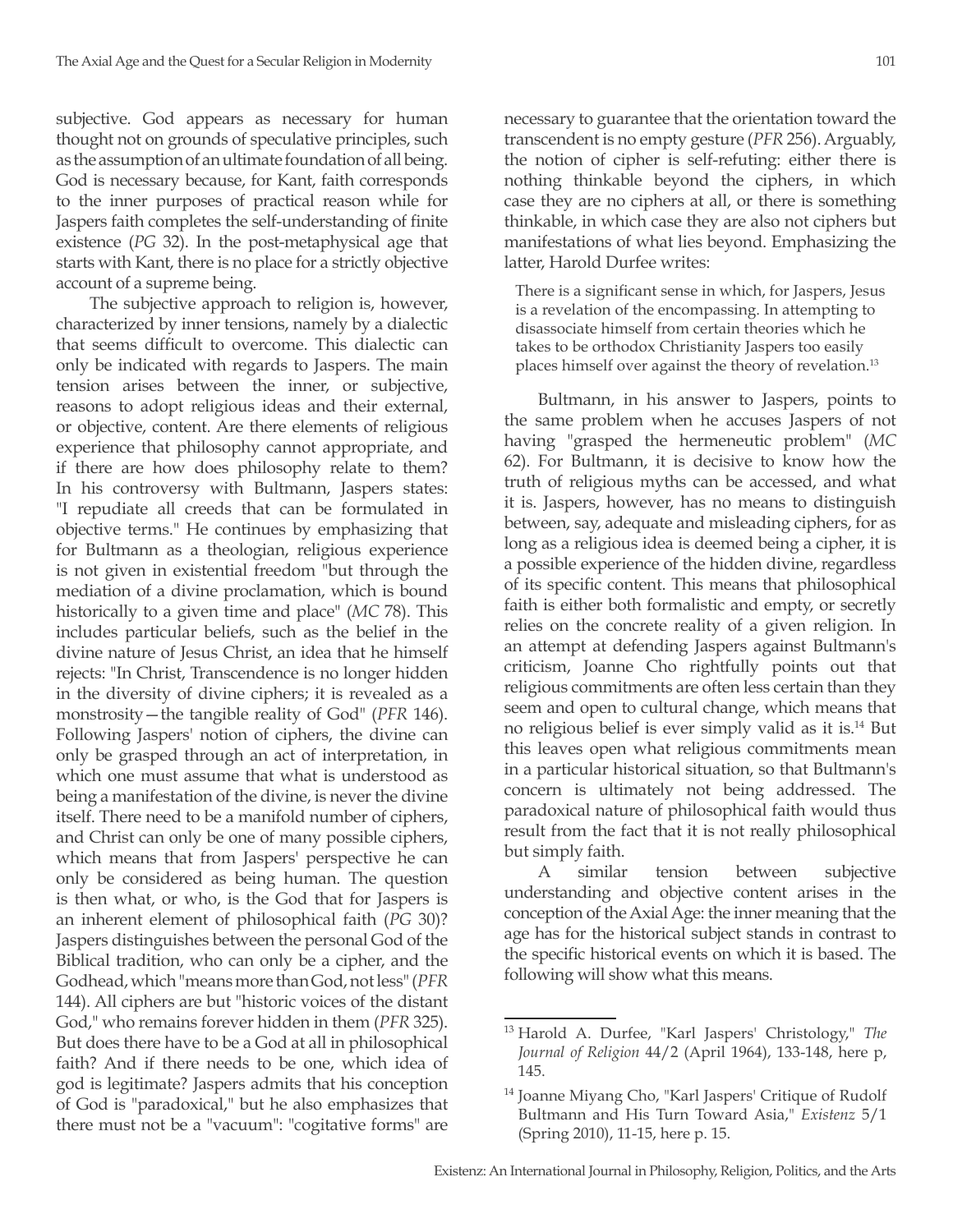#### **The Axial Age and the Unity of History as an Instance of Philosophical Faith**

For Jaspers, the Axial Age entails a reflection on the history of humanity in its entirety, a truly universal history, which "leads us...into the mystery of our humanity" (*OGH* xiii). Compared to empirical theories, his approach is based on an "article of faith" (*Glaubensthese*), according to which humanity has one common origin and one common goal (*OGH* xv). The truly universal history of mankind is thus stretched out, so to speak, between two poles both of which cannot be known in a proper sense but only grasped through symbols that allow for a variety of interpretations. The most important of these symbols is for Jaspers the myth of the creation of humanity: "All men are related in Adam, originate from the hand of God and are created after his image" (*OGH* xv, 249). As far as the other pole is concerned, all souls will eventually be united in concord and understanding (*OGH* xv). While the idea of the Axial Age is historical, the ultimate horizon that defines this history can only be understood in a religious way.

One could argue that, of course, the assumption of a beginning and an end, or an origin and a goal is necessary, if history is to be seen as a unity at all. The multitude and variety of historical details does not allow for a unified vision if taken in an empirical way. Jaspers adopts the Kantian notion of a regulative idea that is projected over a multitude of instances in order to identify unifying traits. Unity is a "postulate," not a fact (*OGH* 250).15 It is also analytically true that if there is no beginning and end, there is simply no historical development at all. History is the idea of multiple events "being 'interrelated' through a beginning and an end" (*OGH* 26), as a process that tends into a certain direction. History, in other words, is a teleological idea, a striving toward a resolution and a goal, which involves more than a mere sequence of events on the axis of time.

Nonetheless, these arguments only explain why some unity must be assumed in the conception of historical developments, not why there needs to be unity in the development of humanity as a whole. It does not establish why the postulate of an overarching unity needs to be adopted at all. This unity cannot be explained by means of biology or anthropology, it is not merely a fact. First, the existence of the species homo sapiens does not imply the unity of its members but coexists with the assumption of infinite individual differences: "We look into a seething ocean of forms, in which clear-cut divisions only exist in the foreground, in seeming, for a moment—not absolutely and for ever" (*OGH* 39-40).16 Second, the emergence of human life is in itself the "deepest enigma of all," Jaspers claims (*OGH* 34). "The very fact that we do not know what man really is, is an essential part of our humanity" (*OGH* 35). Biological traits cannot be used to explain the characteristic difference of human nature for even if an explanation based on biology could be given, it would depend in turn on the assumption of this very difference (*OGH* 38). This all means that while the assumption of a unified history implies the assumption of a common essence of humanity, it cannot be deduced from any prior knowledge of this essence. The unity of history can only be stated, because "the belief in the unity of mankind...has grown, in the course of history, into an integral part of the human make-up" (*OGH* 42). Among humans, the conviction has grown that they are in fact one, and this conviction can only be articulated as an instance of faith. Unity is therefore doubly inexplicable: it cannot be explained how the faith in unity has indeed grown, and it cannot be explained, or known, in what this unity consists. There is no unifying trait on which the idea of humanity can be based, or if there is one it already presupposes the faith in a unifying element. Projecting the image of a common origin is thus the only way in which the unity of humanity can be articulated without incurring the problem of verification: precisely because the origin is unknowable it can be posited as an origin. A knowable origin would be none. Faith is explored in opposition to knowledge, in the manner of a *credo quia absurdum est*.

However, it would be incorrect to explain the faith in humanity merely as an epistemic attitude. The methodological considerations outlined in this section are only one aspect of the notion. For Jaspers, faith is rooted in existence.<sup>17</sup> For the sake of this current analysis

<sup>15</sup> For the Kantian origin of the notion, see also *OGH* 260. The Axial Age is a scheme that allows to do justice both to unity and openness in history (*OGH* 262). Unity is only a symbol, an infinite task and a remote point of reference (*OGH* 264). For the Kantian notion, see *Critique of Pure Reason*, B 672-3.

<sup>&</sup>lt;sup>16</sup> Jaspers also explains this claim through the lack of a "primal race" (*Urrasse*) of humans (*OGH* 39), although the assumption of individual differences is already sufficient to prove his point.

<sup>&</sup>lt;sup>17</sup> It seems equally incorrect, however, to exclude all cognitive elements from the idea of faith and see it as a purely existential attitude. For such an interpretation,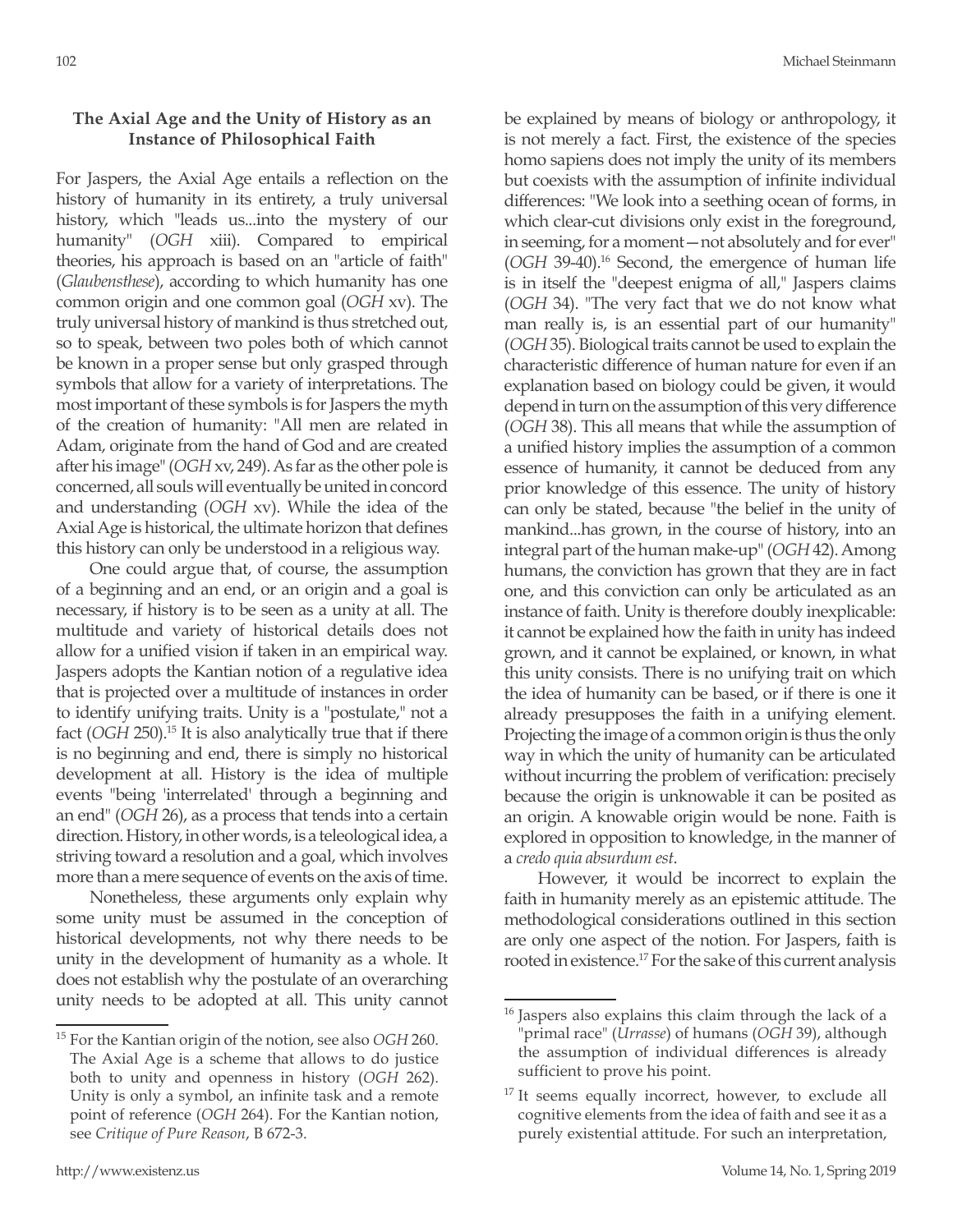it can be said that a moral meaning is present insofar as human existence defines the ultimate horizon of all moral ideas. This presence allows one to link Jaspers' notion of faith to Kant's claim of morality as being the origin of religion, even if Jaspers avoids the specific terminology of moral reason in his own approach. The moral dimension of the faith in humanity will be addressed anon; but first I must say more about the dialectical tensions that lie in the idea of the Axial Age. These tensions support the claim that it is important to conceive of the Axial Age as an expression of faith.

#### **The Factual Elements of the Axial Age and the Problems Related to Them**

As said before, the account of the Axial Age is meant as a truly universal "world history" (*OGH* 1). In this age, the deepest of all changes, a leap in the development of humanity occurs, and an intellectual and spiritual framework emerges that henceforth determines the self-understanding of all humans (*OGH* 2). In historical terms, the Axial Age comprises the philosophical and religious worldviews that emerge between 800 and 200 BC in China, India, Iran, Palestine, and Greece, uniting figures as different as Confucius, Laozi, the Buddha, the Biblical prophets, the Pre-Socratics, and the tragic poets. Without knowing from each other or being influenced by each other, these figures articulate the fundamental categories that determine human thinking until the present time. In the Axial Age, humans determine their place in the world as a whole, reach out beyond themselves to spheres of the transcendent, and develop worldviews striving for universal validity (*OGH* 4).

According to Jaspers, the worldviews that had developed during the Axial Age have an influence on all other humans, beyond the regions in which they were conceived (*OGH* 7). The Axial Age consists of a series of singular events, but as an axis these events acquire a paradigmatic force. This force, however, is more intellectual and spiritual than political and social. The historical events that follow are varied and show no unified tendency at all. Jaspers is well aware that his claim of a hidden axis in human history is only an attempt. It is not even clear whether adducing historical insights would confirm the hypothesis or

lead to its rejection (*OGH* 6). But in a sense, the very idea of a hidden axis is such that no historical, empirical confirmation can ever be achieved. The idea is not forced upon history as a scientific claim (*OGH* 8). What counts for Jaspers is that a common truth can be sensed

in the encounter of different cultures.

If this is the case, however, then the idea of the Axial Age is less a claim about history than a certain use of history for the purpose of a philosophical quest. Jaspers defines history as being "at one and the same time happening and consciousness of this happening" (*OGH* 234). He also claims that "truth is that which links us to one another" (*OGH* 10). One can take these two statements to mean that humans establish their common history through their very reflection, so that whatever they find as unifying indeed is what in fact unites them. One can also say that they establish their common history through the faith in having such a history. Humans are both the objects and the subjects of the historical vision they share. But such an interpretation would be too extreme for it would suggest that history is merely the result of interpretations, no more than a construct even if this construct would be believed with religious intensity. It would then not be clear whether a period like the Axial Age does in fact exist, as humans could find unifying events and ideas in many other ways. Jaspers insists that the Axial Age is not only a figure or symbol of philosophical reflection but at the same time a historical reality. It is based in an objective series of events even if the meaning of these events only discloses itself subjectively, or for the inwardness of philosophical faith. This means that one should not be too quick in trying to resolve the tension that is manifest in his conception: without any objective dimension, the inward reflection may well be void and arbitrary.

The tension outlined here is evidently parallel to the one that plagues secular religion: the faith in a common history needs to be grounded objectively, but no factual instance in history can directly support it. Jaspers, however, seems not really being bothered by this point. For him, objections against the reality of the Axial Age ultimately have no bearing, which means that its historical objectivity can be maintained even if no direct proof exists. Jaspers himself mentions some of the obvious counterarguments against the Axial Age himself. The first and most fundamental objection is that there is no such thing as a unified Axial Age but only a series of specific and very different periods and events. Jaspers turns this argument against itself. Is there not a certain congruence even if one cannot prove

see Raymond Langley, "Three Interpretations of the Content of Jaspers' Faith," in *Philosophical Faith and the Future of Humanity*, eds. Helmut Wautischer, Alan Olson, Gregory Walters, New York, NY: Springer Verlag 2017, pp. 135-45.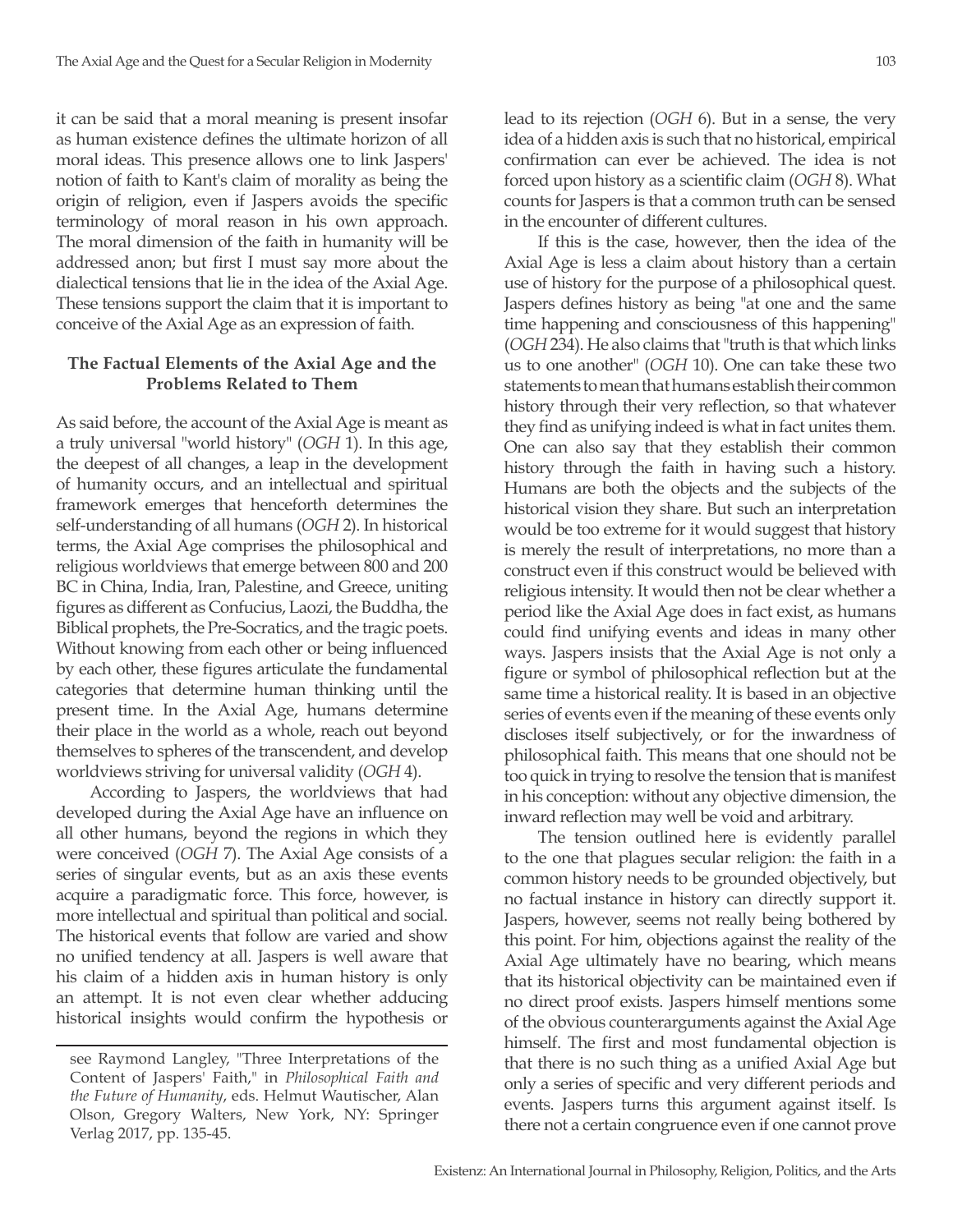it? The mystery that lies in the synchronic development of groundbreaking ideas, for him, only grows bigger the more one unravels it (*OGH* 13). In other words, the more one tries to say that the ideas are not the same, the more one affirms that they are in fact comparable. One cannot refute the wonder and amazement about the given historical parallelism by merely pointing at differences regarding specific instances. The historical facts do not so much contradict but rather suggest an underlying unity.

It has also been objected that the assumption of an Axial Age is based on value judgments, on the preference of certain cultural products over others. Yet for Jaspers, understanding is the same as evaluating. Readers of history are to feel concerned and affected (*OGH* 9). Another often repeated objection states that there is no common history, no real contact between cultures. But for Jaspers, the Axial Age is not based on the idea of linear influence but rather on a parallelism (*OGH* 10). No causal influence needs to have occurred. Finally, as noted above, the parallelism is only valid in the beginning of the period. "The Axial Period too ended in failure. History went on" (*OGH* 20), Jaspers states, which means that diverging developments which occur over the course of centuries cannot refute the assumption of an axis forming itself at one point.

Again, Jaspers' counterarguments are not meant to provide a proof for the existence of an Axial Age. All they state is that no argument is strong enough to deny that there is at least some historical objectivity in the idea of the existence of this age. But as the following will show, there are other arguments against the historical reality of the Axial Age that cannot so easily be overcome.

#### **Jaspers' Prejudices: The Axis and Cultural Diversity**

The most powerful objections against the Axial Age are not raised by Jaspers himself. These objections concern not so much the factuality of historical events but rather the question whether there is a period that can be called axial. The axial position assumes that some cultural achievements have become paradigmatic for others, which then follow and absorb what the axial cultures have produced. This assumption is based on a series of prejudices. Firstly, it favors written documents over other cultural practices, which are "scarcely accessible to us" (*OGH* 24). Secondly, it involves the idea of a ranking between primal people (*Naturvölker*) who are untouched by the progress of humanity, advanced civilizations or high cultures (*Hochkulturen*), and finally axial cultures (*OGH* 7). For Jaspers, the ancient high cultures lack the awakening of the axial cultures and have not reached a proper "break-through" (*OGH* 52). However, for example, Jan Assmann argues that this assumption follows a normative standard that cannot do justice to the achievements of different cultures.18 Thirdly, Jaspers seems to follow the romantic idea of cultures as living entities that can be understood and compared holistically. For example, he refers collectively to "the Jews and Greeks, who created the basis of the Western world" (*OGH* 52). Axial thinkers, however, such as Confucius and Socrates, could be regarded as isolated figures without transferring their achievements to whole cultures. At the end, the Axial Age is a constellation of intellectual and religious figures, or even just a constellation of the texts that they produced. Nothing prevents one from assuming these texts have been written against the development of the cultures to which they belong. The Axial Age would then form a sort of counter-history, as Stephen Balch suggests, one that is separate from the history of political and economic empires.19 It is no doubt an undue generalization to think of all Jewish and Greek culture as being dominated by the achievements of some of its members. However, Jaspers does not pursue such alternatives narratives.

Fourthly, as Boy and Torpey argue, Jaspers approach is Eurocentric, despite his attempt at developing a truly universalistic view.20 Ideas stemming from the Judeo-Christian tradition dominate his account of the unifying traits in axial thinkers, such as the idea of a divine creation of humans. Following Kant, who saw Christianity as the main example for a religion of reason (*RBR* 132),<sup>21</sup> European and Jewish

<sup>&</sup>lt;sup>18</sup> Jan Assmann, "Cultural Memory and the Myth of the Axial Age," in *The Axial Age and Its Consequences*, eds. Robert N. Bellah and Hans Joas, Cambridge, MA: The Belknap Press/Harvard University Press 2012, pp. 366-410, here pp. 398-401.

<sup>19</sup> Stephen Balch, "The Anti-Axial Age," *Society* 54/4 (August 2017), 346-351.

 $20$  John D. Boy, John Torpey, "Inventing the Axial Age: The Origins and Uses of a Historical Concept," *Theory and Society* 42/3 (March 2013), 241-259, here pp. 248-50.

 $21$  In the original edition B 189f. For Christianity as a natural religion, "of which (once it is there) every human being...can be convinced through their reason" (*RBR* 154-5; B 232, 236).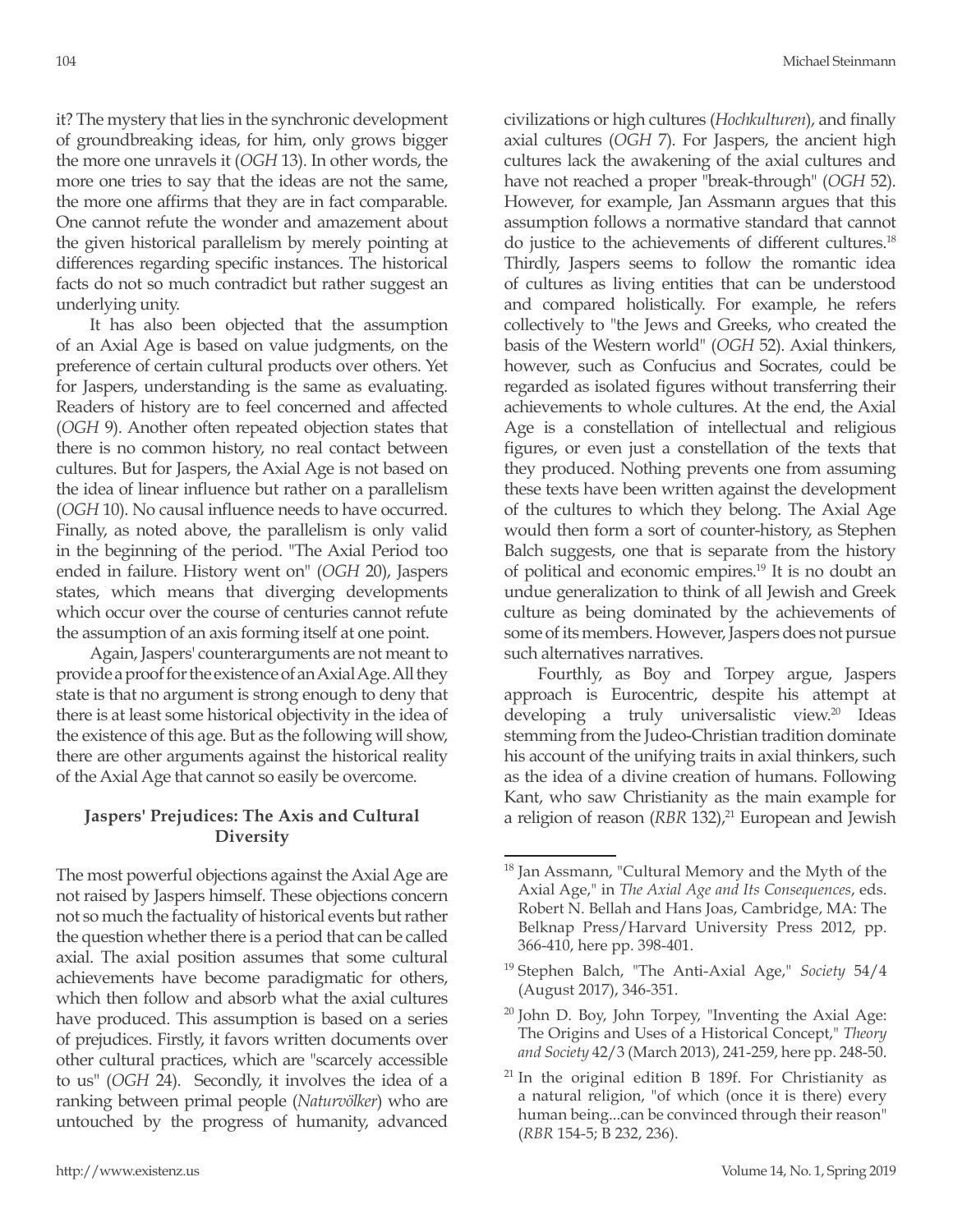sources provide for Jaspers the intellectual core of the axis of history.<sup>22</sup> He emphasizes the "great analogy" between Western and Asian cultures, mostly India and China (*OGH* 55), and so argues against the prejudices of earlier times, which saw in the Eastern civilizations a lower degree of cultural and intellectual development. However, Jaspers also writes,

the history of China and India does not fall into such clear-cut divisions as that of the West, it does not contain the same clarity of opposites, nor the lucidity of spiritual conflict. [*OGH* 57]

For example, the chapter on "The Specific Quality of the West" (*OGH* 61-6) is a clear statement of the presumed superiority of Western culture. It also expands the undue generalizations mentioned before, especially when he refers to a unified and distinct Occident. Jaspers claims, "objective historical analysis reveals that the West has played a paramount role in shaping the world" (*OGH* 68), but nothing in his text provides a corresponding analysis or at least would lay out how such an analysis could be conducted.

Of course, each of these points deserves a deeper discussion, yet this short list suffices to show that there is an irresolvable tension when it comes to the assertion of an objective reality of the Axial Age. In concluding, I therefore want to come back to the religious meaning of this idea. With respect to the claim that the faith in a common history of humanity has a moral dimension, a more detailed explanation is now justified.

## **The Moral Dimension of Faith in the Axial Age**

Philosophical faith provides to humans the opportunity to see their history as a unified one. In postulating a common origin through God, an origin that cannot be known, humans are capable to articulate faith in their belonging together. What will be shown here in this concluding section of the essay is that humans engage in philosophical faith because of the moral sentiment that is realized in it, even if this sentiment remains to some extent merely implicit in Jaspers' text. But the moral dimension of the Axial Age is not difficult to discover, as the following four points attempt to demonstrate.

First, the idea of a common history of humanity affords limitless communication between cultures. The parallelism between the Axial Age thinkers is in itself an opportunity for communication, for mutual comparisons, and the bridging of the gaps between language and social contexts (*OGH* 19). In its most basic sense, history means that humans "are concerned with each other" (*sich angehen*, *OGH* 247). Despite the Eurocentrism mentioned before, Jaspers derives from the Axial Age an obligation to give up all claims to a privileged moral position: "It is as though the deity were issuing a warning, through the language of universal history, against the claim to exclusivity in the possession of truth" (*OGH* 20). Given that, a benevolent interpretation could so find ways to undermine the Eurocentrism from within. For example, although the relation to Asia is construed from the viewpoint of an untenable idea of the Occident, Jaspers at least shows the awareness that "what we lack and what vitally concerns us is to be found in Asia!" [*OGH* 69]

The second point is only mentioned in passing in the text yet would deserve more attention. History is the ground to which all humans are being tied. They need to be aware of the "grave responsibility" that lies in the task of understanding this common ground (*OGH* 231). Humans have certainly no responsibility to know all historical facts of their common existence, however they have the responsibility to project an idea of where this existence comes from and where it should lead. One can see this responsibility to be a pre-condition for all moral commitments towards others.

Third, the vision of the Axial Age is construed out of the present. It is the expression of a philosophical thought that "stand[s] firm" in the current crisis, Jaspers says (*OGH* 232). The current crisis results from what he calls the second Promethian age. After the first Promethian age which lead humanity to build the early civilizations, the new Promethian age of science and technology sets out to transform the entire planet. Its effects cannot be foreseen and its dynamic points toward the future. The current technological development unifies humanity factually and so forces it to recuperate its unity on a much deeper level (*OGH* 25). In general, the truth of history is only accessible in the present, in and for one's own "transition" through time (*OGH* 245). The same holds for faith, which is always only developed in given situations. Faith can so become the sign that humans experience the moral challenge that

 $22$  The idea of philosophical faith is based explicitly on Western ideas, for example on the conceptions of God that were developed in ancient Greek philosophy and Jewish thought (*PG* 34, 63, 85). Buddhism is praised for its quest of transcendence yet according to Jaspers it leads to "the loss of all ciphers" in nothingness (*PFR* 268), which then leads to a loss of the world and so renders the idea of faith that he pursues impossible (*PFR* 279).